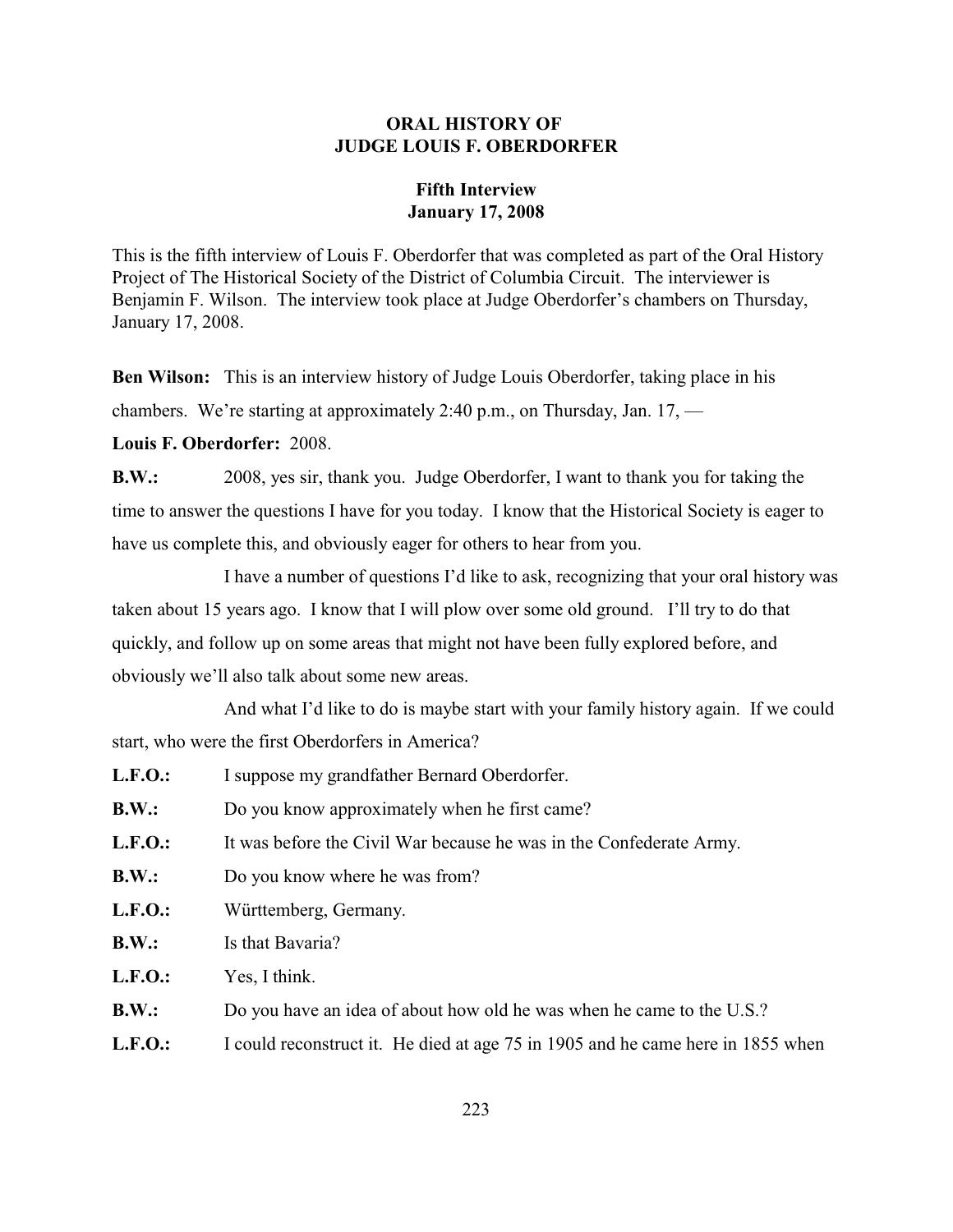he must have been 25.

**B.W.:** So that means he was born in about 1830 or thereabouts?

L.F.O.: Yes sir. He's buried in a cemetery in Charlottesville. It might be his birth date's on the tombstone.

| B.W.           | Do you know what your grandfather did before he came to America?      |  |  |  |
|----------------|-----------------------------------------------------------------------|--|--|--|
| <b>L.F.O.:</b> | No.                                                                   |  |  |  |
| B.W.:          | When your grandfather came to America, where did he settle initially? |  |  |  |
| <b>L.F.O.:</b> | New York, New York.                                                   |  |  |  |
| B.W.:          | Do you know what he did in New York?                                  |  |  |  |
| <b>L.F.O.:</b> | Yes, he worked in a cigar factory.                                    |  |  |  |
| B.W.:          | Was he married when he came to the U.S.?                              |  |  |  |
| <b>L.F.O.:</b> | Not married, I don't think, but I don't know.                         |  |  |  |
| B.W.:          | I know from having read your first history that his first wife died.  |  |  |  |
| <b>L.F.O.:</b> | My grandfather's first wife had died.                                 |  |  |  |
| B.W.:          | Please tell me, do you know the history of how he met her?            |  |  |  |
| <b>L.F.O.:</b> | No.                                                                   |  |  |  |
| B.W.:          | But then your grandfather married again and he married the sister of  |  |  |  |
|                | his first wife and they had five children.                            |  |  |  |
| <b>L.F.O.:</b> | I suppose that's right.                                               |  |  |  |
| B.W.:          | As I understand it your father had a twin.                            |  |  |  |

**L.F.O.:** Correct.

**B.W.:** Did you ever meet your uncle?

**L.F.O.:** Oh yes, I used to stay with him. He was an optometrist in New York, a bachelor. He had a house at 128 East  $79<sup>th</sup>$  Street and I was very interested to learn that my grandson Kevin, who now lives in New York and is a young lawyer, has just moved into an apartment on East 79th between Second and Third avenues.

**B.W.:** Not far away, about a block away! Is he aware that his great

grandfather—actually uncle—lived there?

**L.F.O.:** I haven't been able to get on the phone to tell him.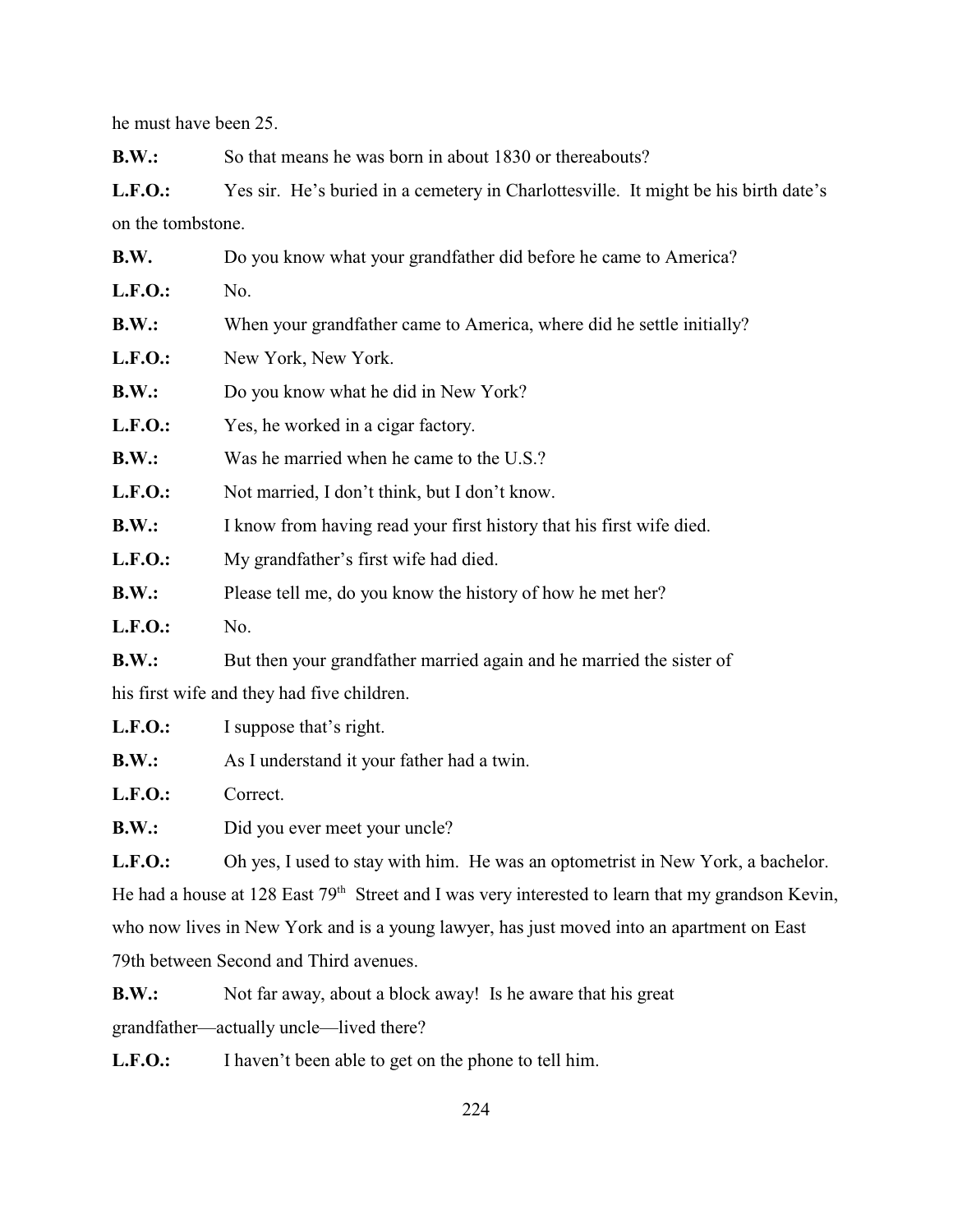**B.W.:** That's a nice story. Obviously, your uncle was an identical twin. Was he a similar personality and demeanor to your father?

L.F.O.: Identical. Identical in every way. I used to go, for instance, to college on the train to New York and spend the night or more at my uncle's house and there were no telephones. For instance, on public affairs, even without communicating, as far as I know, they agreed. For example, they both hated Arthur Krock who was a columnist for the *New York Times* and you could hear somewhat the same language, the same verbiage from either of them. Politically they were absolutely identical.

**B.W.:** Yes, and what was their politics, how would you describe the politics of your father?

**L.F.O.:** Wilsonian Democrat. And Roosevelt Democrat at the other end. And Cleveland Democrat.

**B.W.:** How was it that your one uncle went to New York and your father went to Birmingham? Do you recall what went into their decisions?

**L.F.O.:** I don't know what sent my uncle to New York but all the way through school they sat together and the story was that when the professor called on one of them, the one that was prepared would answer whether he was called on or not. They were known as Oberdorfer Number One and Oberdorfer Number Two and I don't know who was One and who was Two.

**B.W.:** I suspect whoever was prepared got the Number One moniker. That's alright. Where was your maternal grandfather from?

**L.F.O.:** He was from a place called Schneidemühl, the spelling of which I leave to you, which was in Germany, but is now, I believe, in Poland.

**B.W.:** What was his name?

**L.F.O.:** Louis Falk, F-A-L-K; that's my name, I am named for him.

**B.W.:** Tell me about him. What did he do?

L.F.O.: He was a merchant in Decatur, Alabama. Incidentally, there's a town in north Alabama called Falkville. According to mythology, he came there as a peddler and set up a stand which became a store—a general merchandise store. He later moved to Decatur, Alabama. Now where he was before he went to Falkville, I don't know.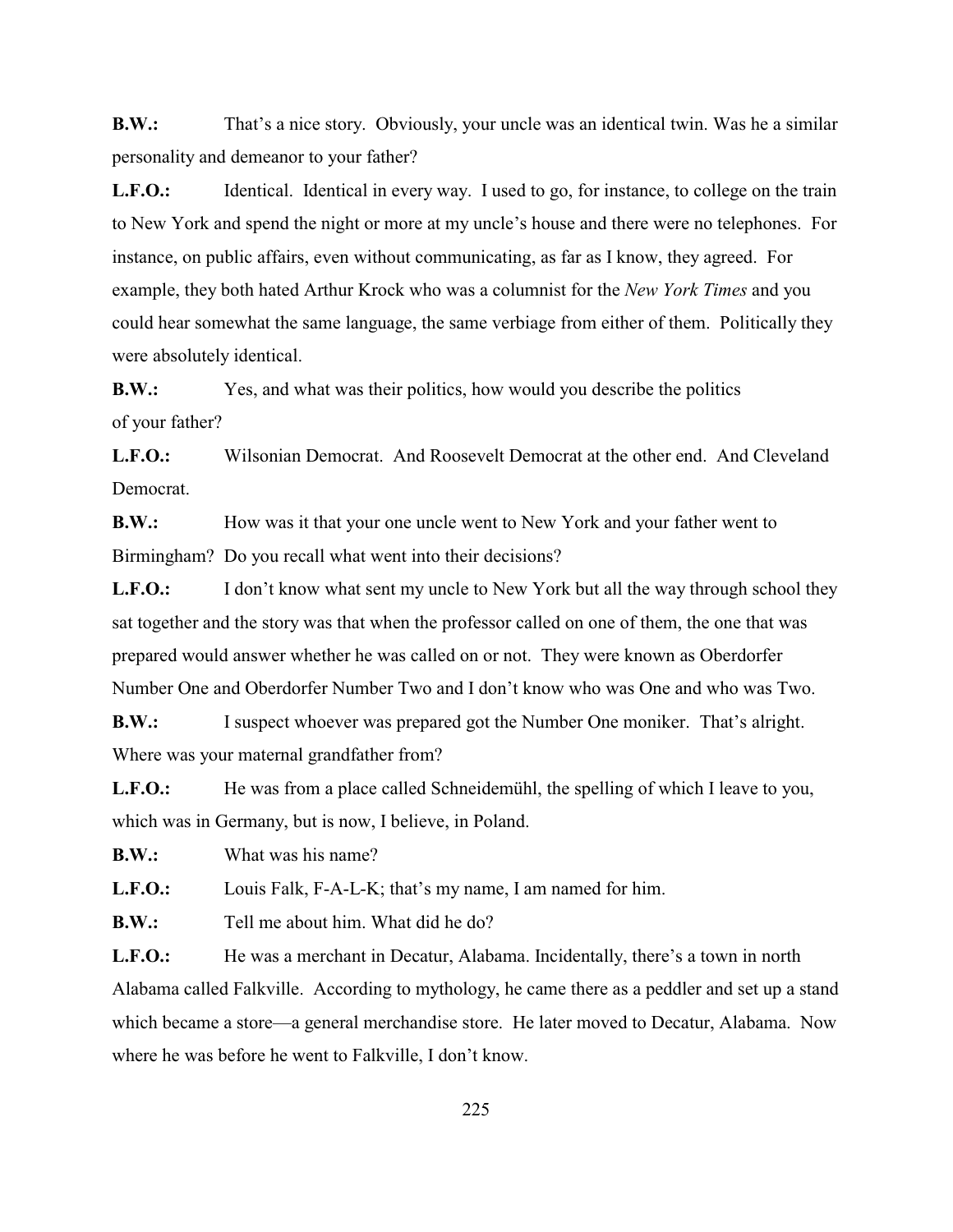**B.W.:** I read that he'd been a director of the Southern Railroad, is that right? **L.F.O.:** That's right. **B.W.:** Yes sir.

**L.F.O.:** L&N.

**B.W.:** Oh, Louisville and Nashville? So obviously he was a very successful businessman.

L.F.O.: He was, he was. But I never knew him.

**B.W.:** And your maternal grandmother?

L.F.O.: She died when my mother was two years old.

**B.W.:** What was her name? I know her last name was Goodhart.

L.F.O.: I'll have to fill that in, it doesn't come to my mind right now, obviously I never knew her, but it'll come again.

**B.W.:** I understand from having read the earlier history that your housekeeper was sent and she helped raise your mother, is that right?

**L.F.O.:** I know her name, Miss Emma Oppenhagen, O-P-P-E-N-H-A-G-E-N.

**B.W.:** Do you know how, I mean do you know why she came to Decatur?

L.F.O.: She was a seamstress for the Goodhart family in Cincinnati and later New York. Her great uncles were very, very protective of my mother, and as I understood the story, they were concerned about my mother being raised by a single male parent down there on the frontier. They arranged for Ms. Oppenhagen, who was the family seamstress, to come down and live there and be the housekeeper.

**B.W.:** Where was your maternal grandmother from? Was she from New York or was she from Cincinnati?

**L.F.O.:** I assume she was from Cincinnati. The Goodhart family had settled in Cincinnati, they later moved to New York, but they established themselves rather importantly in Cincinnati.

**B.W.:** Do you recall your mother ever telling you how her mother and father met?

**L.F.O.:** I do not.

**B.W.:** Now you say both of your grandfathers served in the Confederate Army. Do you know what rank they reached?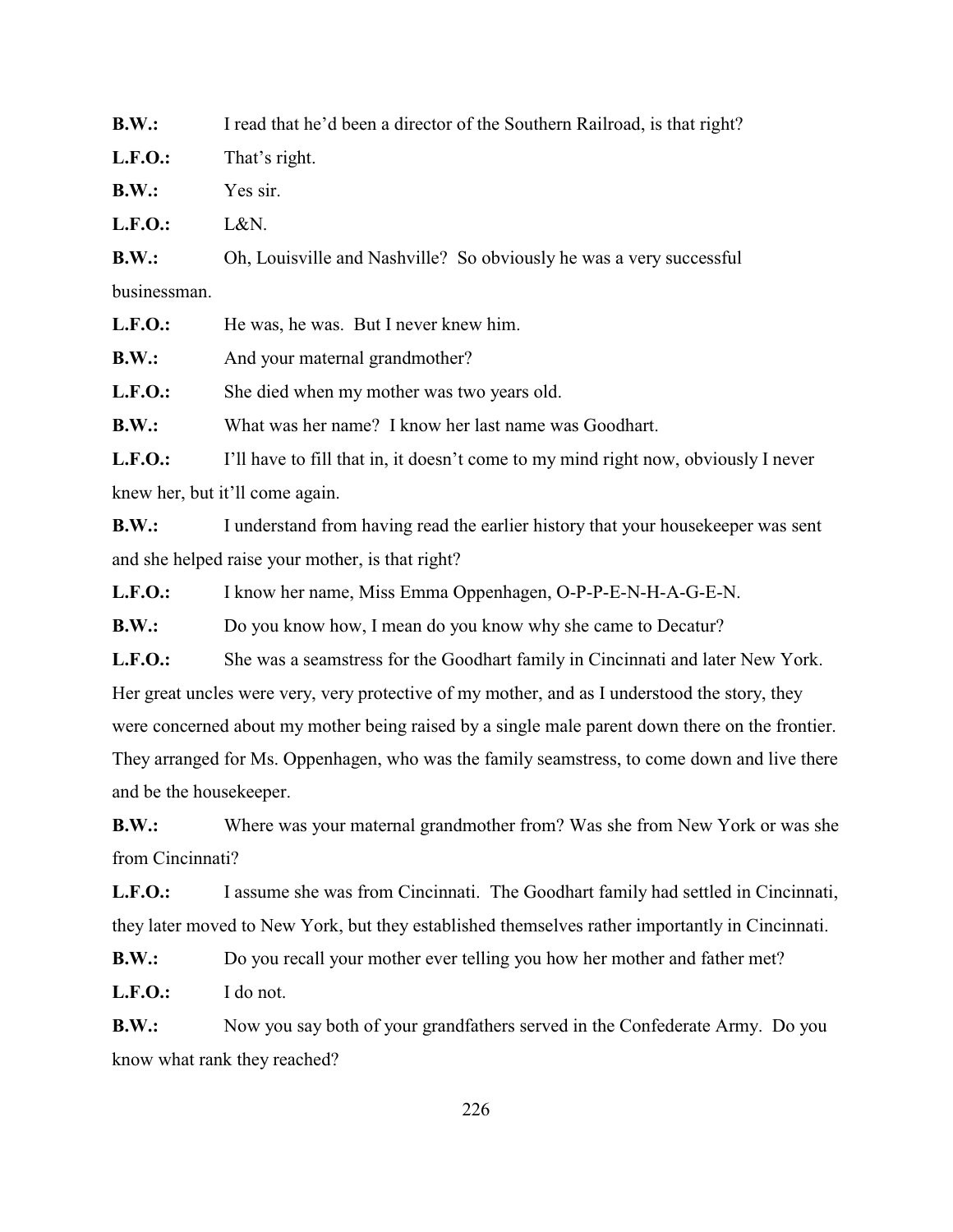L.F.O.: Private. That's—I won't use the profanity—of private.

**B.W.:** Yes sir, I appreciate that. Do you know anything about what theaters they served in?

L.F.O.: Yes. My paternal grandfather was living in Charlottesville, and served in sort of the Home Guard in Charlottesville. The mythology about him is that he had a sister who lived in New York during the war, and he learned that she was penurious and ill, and he went through the lines to New York to take money to her and came back successfully.

 My maternal grandfather was in a cavalry unit in the area around Decatur. His commanding officer was a Colonel Harris and the Harris family lived right across the street from him. At least when I was growing up, they were in the house right across the street from me. Ms. Harris was a teacher of my mother, and they were very close. But in any event, it was a cavalry unit. I used to know it, something tells me it was the Fifth Alabama or something like that. He was captured at some point rather early in the war, and the story is that there's a bridge across the Tennessee River at Decatur, and he made clear to me that as a prisoner, he was walked across this railroad bridge and then put on a train to the Libby prison. I think it's near Chicago.

**B.W.:** Okay, because Libby is in Richmond, there were also prisons in Chicago.

**L.F.O.:** I'm not sure of that, whether dim recollections or mythology.

**B.W.:** As I understand it, your mother was one of the first, if not the first woman from Alabama, to attend Vassar, was that right?

L.F.O.: I don't know about first but she certainly was one of the few.

**B.W.:** Right. Do you know about how that came about?

**L.F.O.:** I think that was the paternalistic role of the movement. By then it had moved to New York.

**B.W.:** You've been very gracious to help me get through some of the history. I think you explained to us that your father went to Birmingham; his sister had gone there before. Is that right, do you recall why she chose Birmingham?

L.F.O.: She married somebody from Birmingham.

**B.W.:** But you don't know what her married name was?

**L.F.O.:** Yes, her married name was Raywise.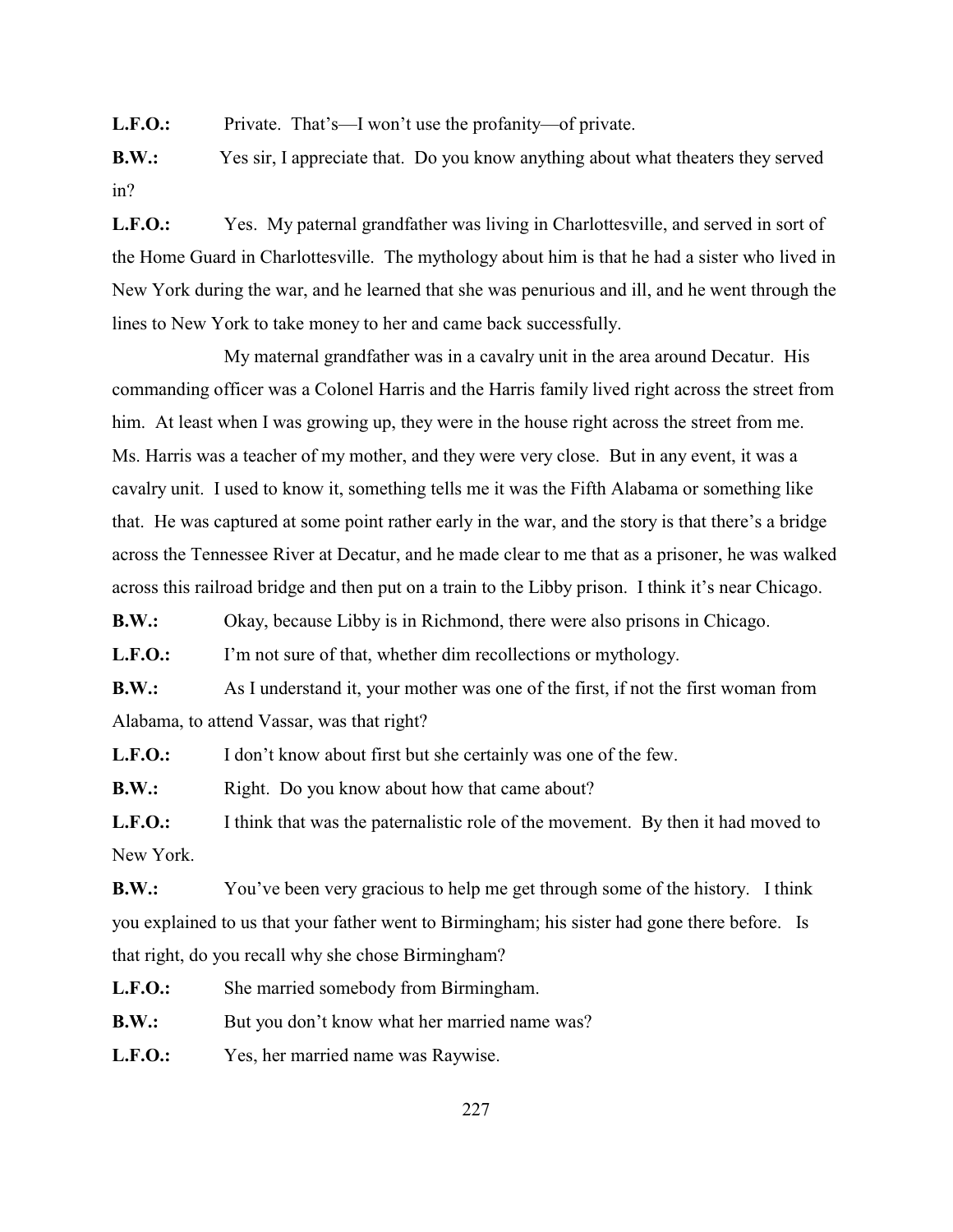**B.W.:** And then your father chose to go to Birmingham. Was he younger than his sister then?

| <b>L.F.O.:</b> |  | Yes, the twins were the youngest. |
|----------------|--|-----------------------------------|
|----------------|--|-----------------------------------|

**B.W.:** He graduated from the University of Virginia School of Law?

L.F.O.: And University of Virginia undergraduate, too.

**B.W.:** Yes, and so had he practiced law somewhere before Alabama?

L.F.O.: No. Again, the mythology is that at that time you were admitted to the bar of Virginia after taking an oral examination by the justices of the Supreme Court of Virginia in a courtroom. And the mythology is that the Supreme Court at that time was meeting in Wytheville, Virginia, and he went to Wytheville to start his examination and went on from there to Birmingham. Now I don't know whether he settled in Birmingham at that time; there's another story.

| B.W.:      | Now your mother, I think you told us, was a prohibitionist. Is that right? |
|------------|----------------------------------------------------------------------------|
| $L.F.O.$ : | Yes.                                                                       |
| B.W.:      | And do you recall what prompted her to be a prohibitionist?                |
| $L.F.O.$ : | I think I explained it sometime.                                           |
| B.W.:      | You did.                                                                   |
| $L.F.O.$ : | Miss Emma was a Methodist, a prohibitionist. And my mother's religious     |

education was in the Methodist Church in Birmingham, I mean in Decatur. She was a Methodist prohibitionist.

**B.W.:** Do you recall hobbies that your mother had, interests that she had?

L.F.O.: Well, she was a member, probably a very early member, of the American Association of University Woman, AAUW. She was active in the affairs of a chapter in Birmingham. She gardened and at some point she played golf. I never understood how, but she did.

**B.W.:** When you say you didn't understand how, why wouldn't she?

L.F.O.: She was most unathletic. She was overweight, short, all physical qualities that Tiger Woods doesn't have. And not particularly dexterous. I never saw her play, but I have her golf clubs.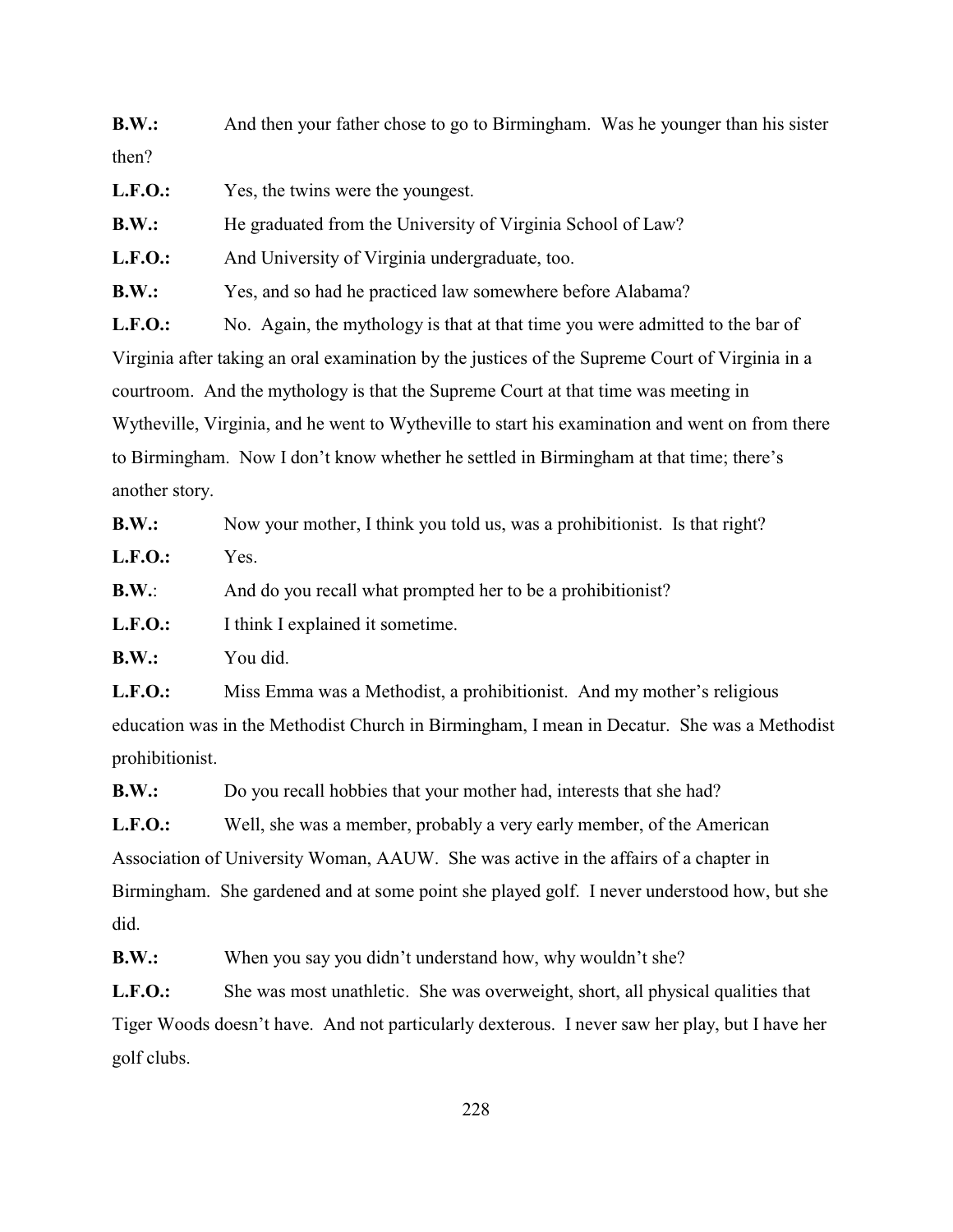**B.W.:** You say she was a member of the American Association of University Women.

L.F.O.: She also had something to do with the Democratic Party, but I'm not sure.

**B.W.:** Now, was your mother a baseball fan at all? Or does that come from your father?

**L.F.O.:** Yes.

**B.W.:** How did you and your mother spend time together, what was your relationship?

**L.F.O.:** Well, my mother raised me, my father was not a hands-on father in my childhood.

My mother was the law of the house. She used to say my father was a guest in his own house.

**B.W.:** (laughter) What did he say about that?

**L.F.O.:** (unintelligible)

**B.W.:** He's a wise man. When you were growing up and in school, who was it that kind of made certain you did your homework, did your chores, and that you did a certain amount of things.

**L.F.O.:** She was it.

**B.W.:** Now, it must have been unusual because there weren't that many women who were college educated in that era.

L.F.O.: Maybe so, I don't know. I know that there were relatively few.

**B.W.:** I also recall in your earlier interview, you mentioned that you saw your father conduct a cross-examination.

**L.F.O.:** Yes.

**B.W.:** Can you talk about some instances of strong memories of your mother's that might be similar that are just as clear in your mind?

**L.F.O.:** Well I think I told this story earlier but our house was on the side of Red Mountain. And upstairs on what really was the third floor—because there was a basement that was above ground—on the third floor was the screened room which we called the sleeping porch where we slept in the summer. And it looked out over the city. But immediately behind our lot was an alley and I can remember vividly waking up early in the morning, daylight barely, and hearing a horrible cry from a male voice, "Stop that, stop that," or something like that. And my mother went to the screen and looked out and there were police beating a young black boy with a tire tread, and she yelled out the window, "You all stop that!," and they did. Drove away. The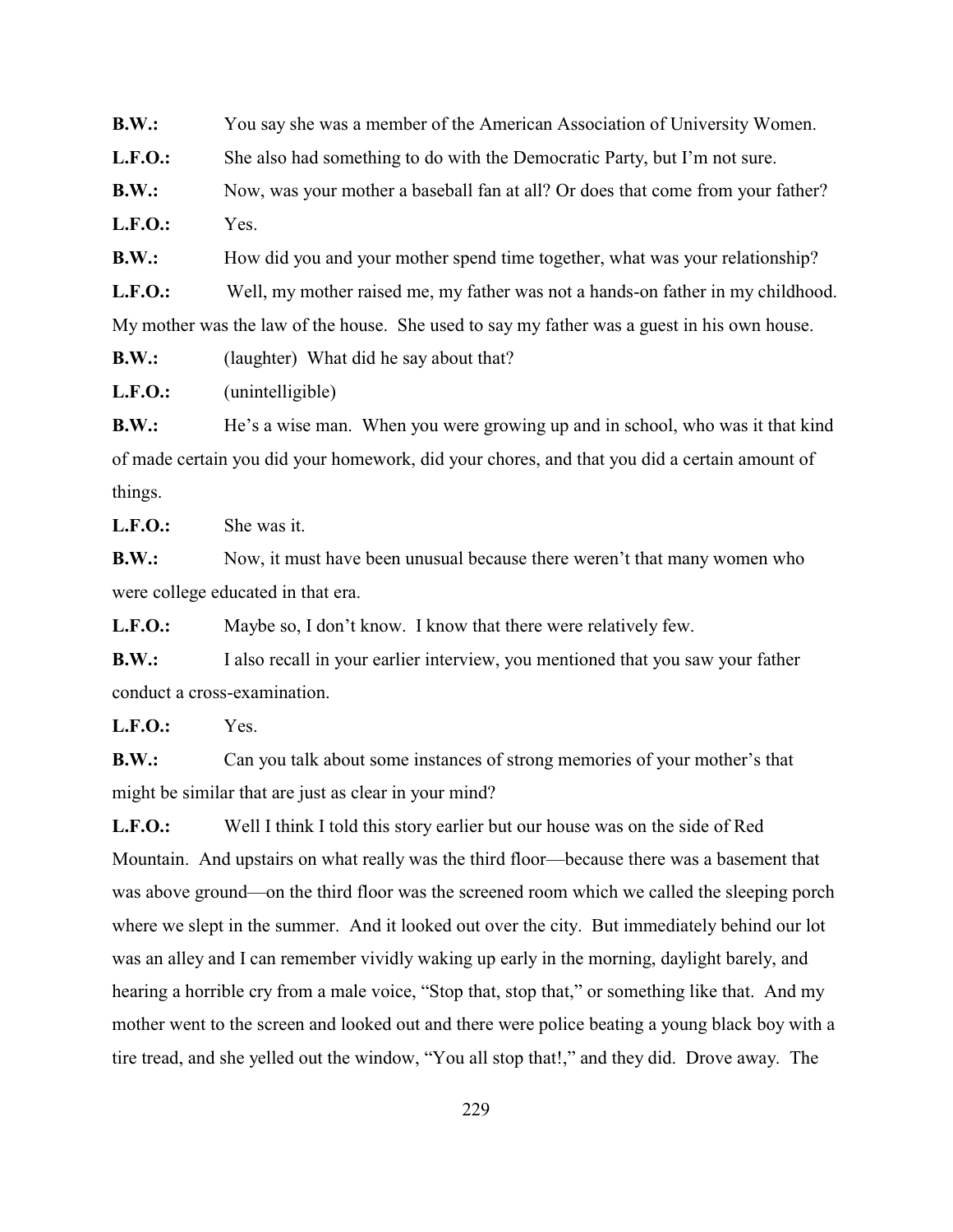boy walked down the alley sobbing, but it was a real alarm in the night; I was probably about ten years old.

**B.W.:** Do you have any idea how old the boy might have been that was being beaten?

L.F.O.: Older teen, nineteen, might have been up to some mischief.

**B.W.:** Yes, when I grew up in Jackson there were certain parts of the city that were white and black and we knew which parts of the city were yours, and if you stayed within that part, generally, you didn't run into any problems. Was this fellow in a part of town that he would not have been welcomed in?

L.F.O.: Oh it was lily-white but contemporaneously within the last few weeks I got a letter from a New York lawyer named J. Johnson, a partner of Paul White, saying that he'd just been visiting his sister in Birmingham and discovered that she and her family were living in the house that I was born in and grew up in, and that the neighborhood was integrated.

| B.W.:          | Is that right?                                                                                                                                                                                                                                                                                                                                                                                                                                               |
|----------------|--------------------------------------------------------------------------------------------------------------------------------------------------------------------------------------------------------------------------------------------------------------------------------------------------------------------------------------------------------------------------------------------------------------------------------------------------------------|
| <b>L.F.O.:</b> | I want to show you the letter.                                                                                                                                                                                                                                                                                                                                                                                                                               |
| B.W.:          | Please, I'd love to see it.                                                                                                                                                                                                                                                                                                                                                                                                                                  |
| $L.F. O.$ :    | Wait a minute, I'll get it.                                                                                                                                                                                                                                                                                                                                                                                                                                  |
| B.W.:          | It's very nice. Here's a picture of the house. And where would the sleeping porch                                                                                                                                                                                                                                                                                                                                                                            |
| have been?     |                                                                                                                                                                                                                                                                                                                                                                                                                                                              |
| <b>L.F.O.:</b> | On the back side.                                                                                                                                                                                                                                                                                                                                                                                                                                            |
| B.W.:          | I see. And structurally, is it as you remember it?                                                                                                                                                                                                                                                                                                                                                                                                           |
| <b>L.F.O.:</b> | Oh yeah.                                                                                                                                                                                                                                                                                                                                                                                                                                                     |
| B.W.:          | That would have been a very substantial house in the time that you grew up.                                                                                                                                                                                                                                                                                                                                                                                  |
| <b>L.F.O.:</b> | Yes it was.                                                                                                                                                                                                                                                                                                                                                                                                                                                  |
| B.W.:          | What year were you born?                                                                                                                                                                                                                                                                                                                                                                                                                                     |
| L.F.O.:        | Nineteen nineteen. That would have been a house built in nineteen fifteen.                                                                                                                                                                                                                                                                                                                                                                                   |
| B.W.:          | Yes. Was it built for your father and mother?                                                                                                                                                                                                                                                                                                                                                                                                                |
| <b>L.F.O.:</b> | No, they bought it from a man named Nerwill Wilner who developed the whole                                                                                                                                                                                                                                                                                                                                                                                   |
|                | neighborhood. The guy's brother-in-law is an anchor of some broadcast network.                                                                                                                                                                                                                                                                                                                                                                               |
|                | $\mathbf{v} \cdot \mathbf{v} = \mathbf{v} \cdot \mathbf{v} + \mathbf{v} \cdot \mathbf{v} + \mathbf{v} \cdot \mathbf{v} + \mathbf{v} \cdot \mathbf{v} + \mathbf{v} \cdot \mathbf{v} + \mathbf{v} \cdot \mathbf{v} + \mathbf{v} \cdot \mathbf{v} + \mathbf{v} \cdot \mathbf{v} + \mathbf{v} \cdot \mathbf{v} + \mathbf{v} \cdot \mathbf{v} + \mathbf{v} \cdot \mathbf{v} + \mathbf{v} \cdot \mathbf{v} + \mathbf{v} \cdot \mathbf{v} + \mathbf{v} \cdot \math$ |

**B.W.:** Yes, I saw that in the letter. Thank you for sharing that. I wanted to ask a few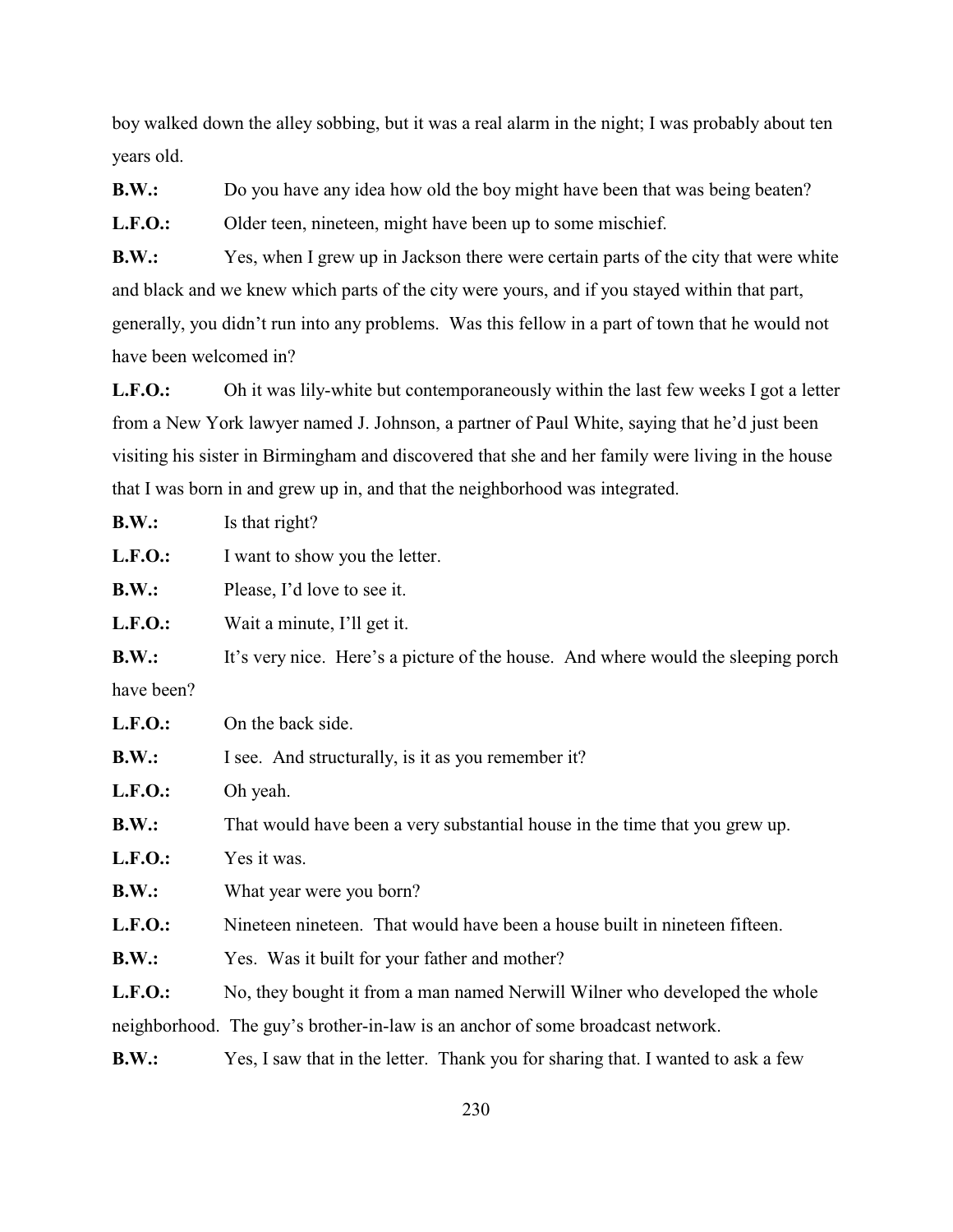other questions about growing up. Let's spend a few minutes talking about your relationship with your father. I know you all went to baseball games together, is that right?

| <b>L.F.O.:</b> | Yes.                                                                              |
|----------------|-----------------------------------------------------------------------------------|
| B.W.:          | And I think you went for walks.                                                   |
| L.F.O.:        | That was his exercise.                                                            |
| B.W.:          | Yes, yes. You also indicated you went to movies on Saturday nights with friends?  |
| <b>L.F.O.:</b> | Saturday DAY, not night. Saturday afternoon at five.                              |
| B.W.:          | Why wouldn't you go at night?                                                     |
| <b>L.F.O.:</b> | As a youngster I didn't go out at night.                                          |
| B.W.:          | And who were your best friends, do you remember their names?                      |
| <b>L.F.O.:</b> | I do. My very best friend lived back in the back, their backyard and our backyard |

were separated by an alley. His name was David Massey.

[End of Tape 1, Side A]

**Ben Wilson:** Tape #2, Thursday, January 17, at about 3**:**15 p.m. When last we left, Judge, you were telling me about your best friends growing up.

**Louis F. Oberdorfer:** Another was Hugh Nabers. His father was a doctor and his mother was a Comer, and his grandfather had been Governor Comer of Alabama. They were a very proper southern family, and Hugh Nabers' house was about a block and a half away. They had a very large yard where we used to play baseball and touch football, and that kind of thing. Next door, later, in my still very young life, was a family named Jemison. They were the real estate people in Birmingham. Elbert Jemison was the son my age, who later was an aide to General Patton. I don't know whether he went to VMI or West Point, but he was an aide to Patton.

Emil Hess, who was in my Sunday school class, was the son of the owner of Parisian's store. Dolph Speilberger, who lived a little further away, was also in our Sunday school class. Milton Jacobson lived up the street. I would say those were my closest friends. **B.W.:** Did you maintain those friendships?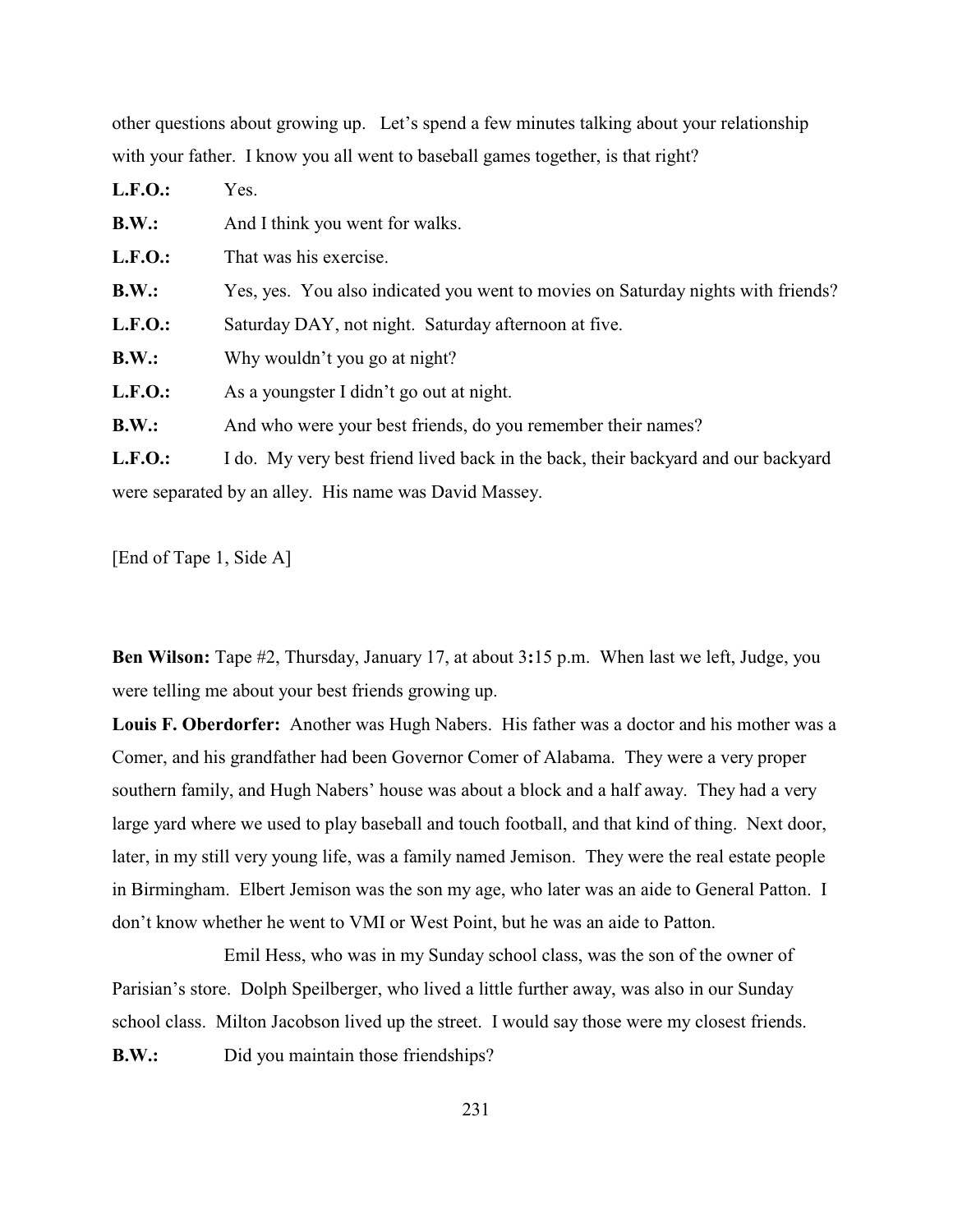**L.F.O.:** David and I remembered all through the years, each other's birthdays.

**B.W.:** Yes.

**L.F.O.:** I always wrote him or called him on his birthday and he always wrote me or called me on my birthday. Until last summer I called down there and nobody answered. He and his wife had moved to a retirement home.

**B.W.:** I also recall your describing going to summer camps in Connecticut and Maine. Tell me about those camps.

**L.F.O.:** Well they were creations of my mother through a friend of hers who lived in New York by the name of Martha Barbe. The camp in Connecticut was called Housatonic after the river and it was on the river. I don't remember a whole lot about it except that we went canoeing and I guess baseball and stuff like that and hikes. The camp I went to the longest was called Camp Androscoggin in Wayne, Maine. It was on an island in Lake Androscoggin. Beautiful spot. It was run by a guy named Edward Healy whose brother, Jefferson Healy, had been killed in World War I. The camp had a kind of a military aspect to it. For example, I remember one evening there was a flag raising. The campers formed three sides of a square around a flagpole. I was the bugler and I blew the colors. The military aspect was underscored by the presence amongst the counselors of two West Pointers every year, undergraduates or underclassmen, or whatever you call them. The two counselors were cousins; one's last name was Herman. I remember he had two brothers, and I can't remember. Dick Herman, I think, and the other was Orvil Dreyfoos, whose name you will see on the masthead of the *New York Times*. He married a social worker and they were Dartmouth undergraduates. I went to Dartmouth by influence of them.

| B.W.: |  | Now you said Herman was a cousin of? |  |  |
|-------|--|--------------------------------------|--|--|
|       |  |                                      |  |  |

| L.F.O. | Dreyfoos.                                  |
|--------|--------------------------------------------|
| B.W.:  | Oh, okay but they were not related to you? |

**L.F.O.:** No, no, no.

**B.W.:** Okay.

L.F.O.: And we went on canoe trips and hikes. Lots of softball every evening after dinner and it was a very competitive place in the way they gave awards. The highest award that goes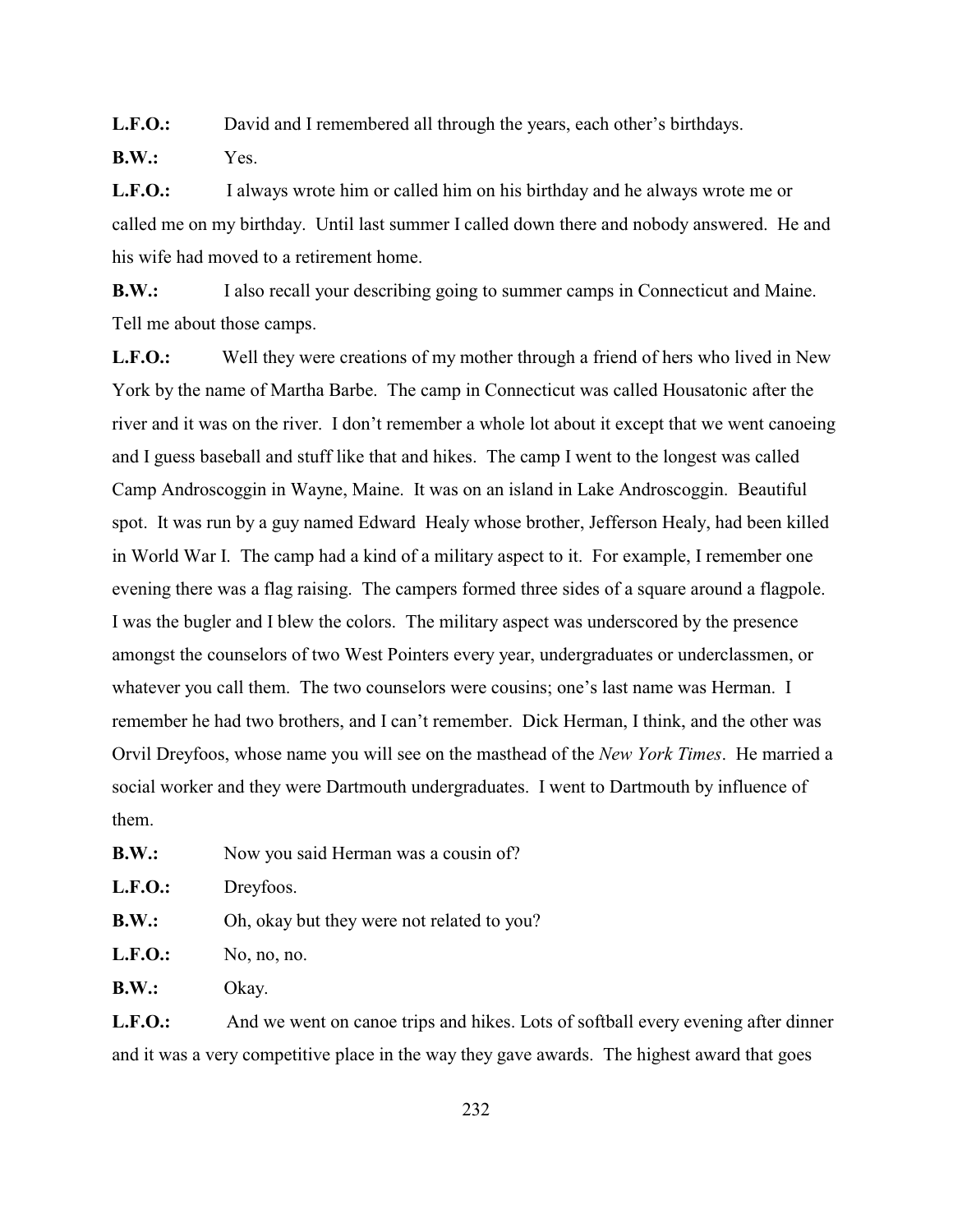out to campers was the Jefferson A. Healy Memorial Trophy. There was a so-called select group called the Androscoggin Club. The way to be admitted in the Androscoggin Club was that the whole camp lined up around the ball field and the incumbent, I don't know whether it was the chairman, president of the Androscoggin Club and a couple of other members, would march around this group and tap very forcefully the person they wanted to admit and that person was directed to go to some undisclosed location and wait to be called. There was a lot of hocuspocus.

**B.W.:** Now were you tapped ever?

L.F.O.: Yeah, later in my career there.

**B.W.:** Let's talk about school—growing up in elementary school and high school. Did you attend the public schools there in Birmingham?

**L.F.O.:** Yes.

**B.W.:** And tell me about your favorite teachers in elementary school, high school, junior high.

**L.F.O.:** My favorite elementary school teacher was Ms. Edmunds. By the way, to be a teacher in the white public schools in Birmingham, you had to be an unmarried woman, whether divorced or not, really I don't know. None of them were married and that was a requirement, as I recall. Another teacher who taught speech and debate was influential with me, Ms. Thomas. I also remember my unfavorite teacher was a Ms. Davis, who taught Latin. She had a nervous habit of popping rubber bands and every now and then one would break or come off and hit her in the face and she was a certifiable nut, I'm sure, but I took four years of Latin. I would not call her a favorite.

**B.W.:** Go back to Ms. Edmunds, why did you like her.

**L.F.O.:** She taught Geography and I was interested in it. She made a lot of sense.

| <b>B.W.:</b>   | Yes.                                                                               |
|----------------|------------------------------------------------------------------------------------|
| <b>L.F.O.:</b> | You know?                                                                          |
| B.W.:          | As for Speech and Debate, I know you participated in Debate while at Dartmouth.    |
| <b>L.F.O.:</b> | And in high school.                                                                |
| B.W.:          | And in high school, but it started in high school. You were saying that the debate |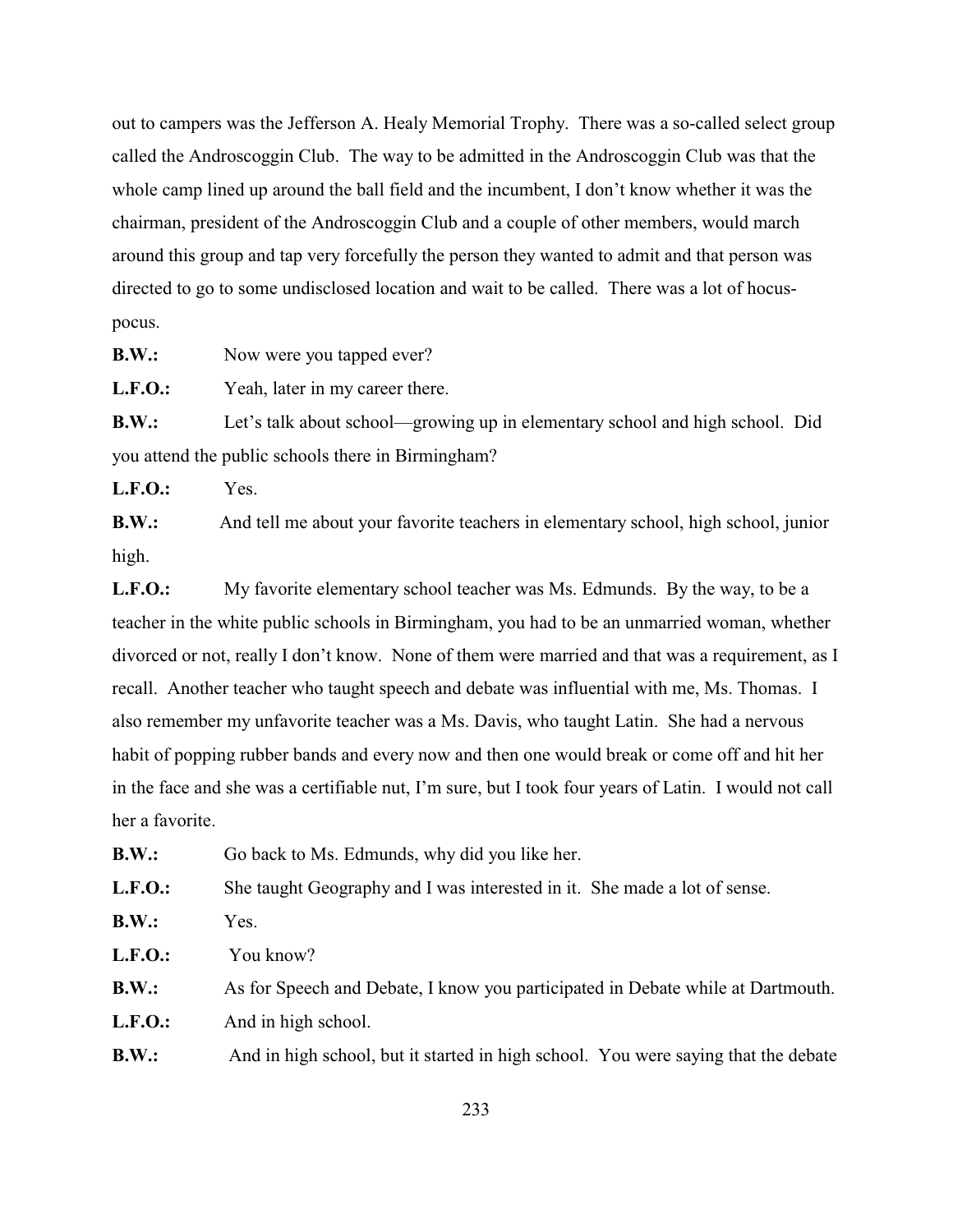| <b>L.F.O.:</b>      | John Neal.                                                                     |  |  |
|---------------------|--------------------------------------------------------------------------------|--|--|
| B.W.:               | Yes, what was the name of your high school?                                    |  |  |
| <b>L.F.O.:</b>      | High School?                                                                   |  |  |
| B.W.:               | Yes sir.                                                                       |  |  |
| <b>L.F.O.:</b>      | The Erskine Ramsey Technical High School.                                      |  |  |
| B.W.:               | Yes.                                                                           |  |  |
| <b>L.F.O.:</b>      | Which is also now integrated, thoroughly integrated.                           |  |  |
| B.W.:               | Yes. And how many public high schools, if you recall, were there in Birmingham |  |  |
| at that time?       |                                                                                |  |  |
| $L.F.O.$ :          | I can remember three.                                                          |  |  |
| B.W.:               | Yes.                                                                           |  |  |
| <b>L.F.O.:</b>      | Ramsey, Phillips and Woodlawn.                                                 |  |  |
| B.W.:               | So there would have been three white public high schools and maybe one black   |  |  |
| public high school? |                                                                                |  |  |
| L.F.O.              | None of those was black.                                                       |  |  |

coach or the debate advisor was one of your favorites.

**B.W.:** Right.

L.F.O.: I don't know the name of the black high school.

**B.W.:** Tell me, what was high school like for you?

L.F.O.: Well, for the first time I ran into fraternities and sororities. It was obviously—it was just a given, never thought anything about it. There were fraternities that were all Christian and then there was one Jewish fraternity, I think. Maybe there wasn't a Jewish fraternity in high school. No I don't think there was, we just didn't get in it.

**B.W.:** Right. And, do you recall ever having a discussion with a Christian friend about that? Was it never talked about or was just assumed?

| <b>L.F.O.:</b> | If I did I don't remember anything about it. |
|----------------|----------------------------------------------|
|----------------|----------------------------------------------|

**B.W.:** Yes.

**L.F.O.:** I just accepted it that was the way it was.

**B.W.:** What activities, if any, were you involved in in high school other than the Debate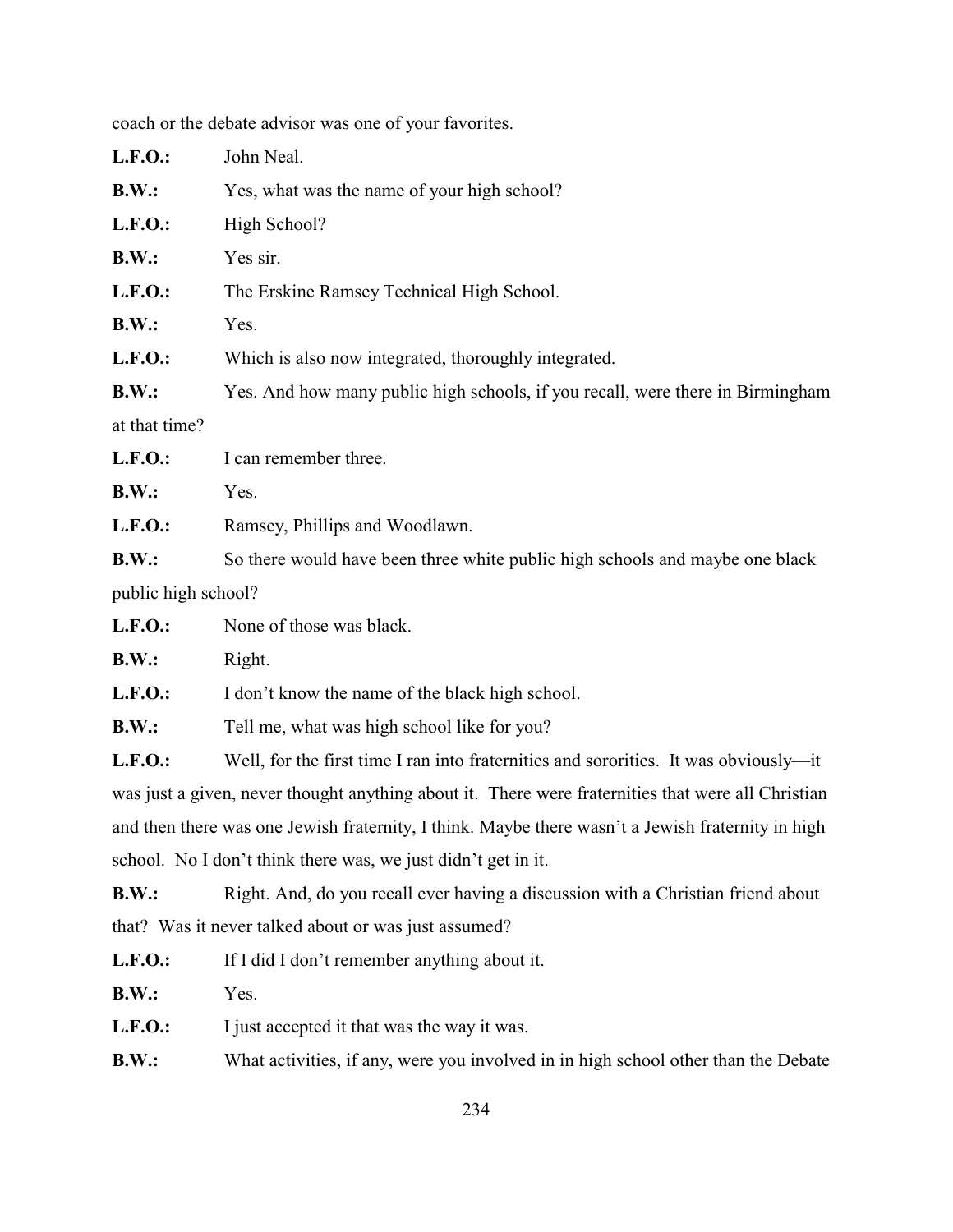Team?

**L.F.O.:** Boy Scouts.

**B.W.:** Right.

**L.F.O.:** That's a very interesting phenomenon. Troop 28 Boy Scouts met in a building attached on the grounds of the Independent Presbyterian Church.

**B.W.:** Yes.

**L.F.O.:** And, it, of course, was, in my sense of it, quite integrated. I remember one of the scoutmasters was a Mr. Booth, whose son Herbert Booth was one of my social friends, and then there was a guy name Scotty Erkert, who was a C Scout, and he was involved in the activities of the church. They met every Friday night at that church during school time. There was a Boy Scout camp, Camp Cosby, about fourteen miles from where we were and one of the things I remember was our hiking out there and hiking back—more than once. One of my good friends and colleagues was a guy by the name of Coburn Martin. He and I went through the Merit Badge system and got Eagle Scout, which was quite an achievement.

**B.W.:** Yes it was. Did you have siblings?

**L.F.O.:** Siblings?

**B.W.:** Yes.

L.F.O.: No. No, only child.

**B.W.:** So you were the only child?

**L.F.O.:** Which is a part of my persona.

**B.W.:** Now tell me this, did your parents have academic expectations for you, and, if so, how did they make them manifest to you?

L.F.O.: My father was sort of contemptuous of my intellect really. He was a very smart guy and I always thought he looked down his nose at me and what I read, what I thought, and what I did in school. I wasn't an all-"A" kind of guy. I was an "A" and "B" guy. My mother was supportive with a few lessons.

**B.W.:** Well, did your father think that the schools in Birmingham were not as good as the schools he'd attended in Charlottesville?

**L.F.O.:** I'm sure he did.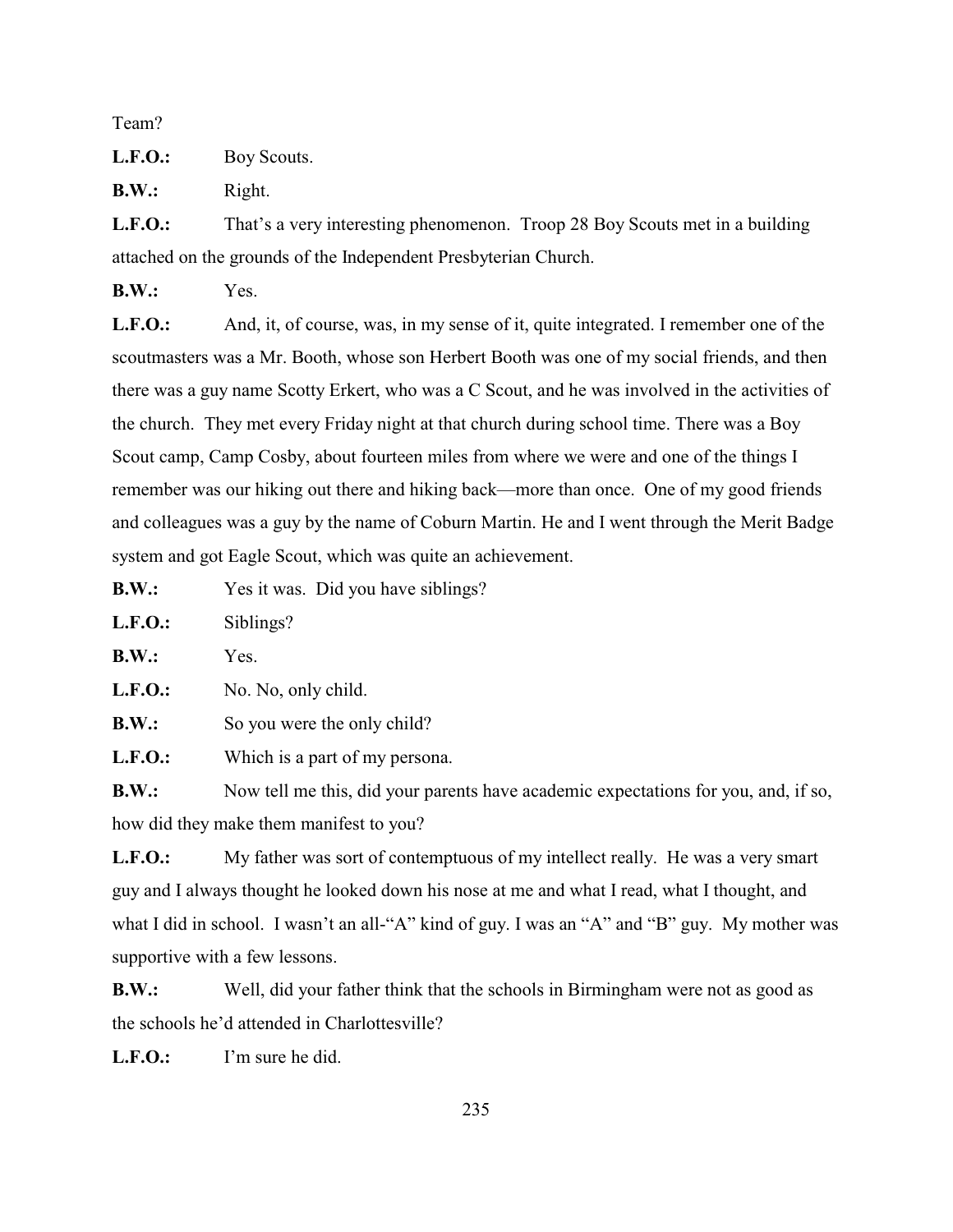**B.W.:** Was he just an all-"A" student up in Charlottesville?

**B.W.:** Yes.

**B.W.:** Obviously you did very well in school. I saw where you had skipped a grade or two. (laughter)

**L.F.O.:** Which was probably a mistake.

**B.W.:** Why do you say it was a mistake?

L.F.O.: Well I went to college at sixteen. I wasn't ready for college, and I struggled my first semester.

**B.W.:** Why did your parents encourage you to skip the grades?

L.F.O.: I don't know, I'm not sure they did.

**B.W.:** What about socially, if you were a senior at sixteen there would have been some boys and girls in your class who where eighteen when they had graduated from high school?

**L.F.O.:** Well my social life was around Sunday school and I was thinking the other night about that. Our social activity was that we would get together, go to one of the groups' house and play Twenty One. We couldn't drive, so our parents had to deliver us there. I think I was allowed, because you could drive at age sixteen, but I was out of town.

**B.W.:** Did you date while you were in high school?

**L.F.O.:** That's another thing. In the South at that time, the Jewish families in Atlanta, Montgomery, Birmingham, and New Orleans had events—the dance thing. In Birmingham, I think it was called a Jubilee. Contemporaries from Atlanta, Montgomery, New Orleans would come to Birmingham for the Jubilee. We would go to Montgomery. They had what was called the Falcon, and I forget where it was in the town. That was our mixed social life.

**B.W.:** Sure. But there must have been girls that you saw that you liked?

**L.F.O.:** One of them I married.

| B.W.: | Well, there you go. Did you like her even then? |  |  |
|-------|-------------------------------------------------|--|--|
|-------|-------------------------------------------------|--|--|

**L.F.O.:** No.

**B.W.:** Did she pay any attention to you at all?

**L.F.O.:** No.

**B.W.:** Was it your mother who graduated from Vassar?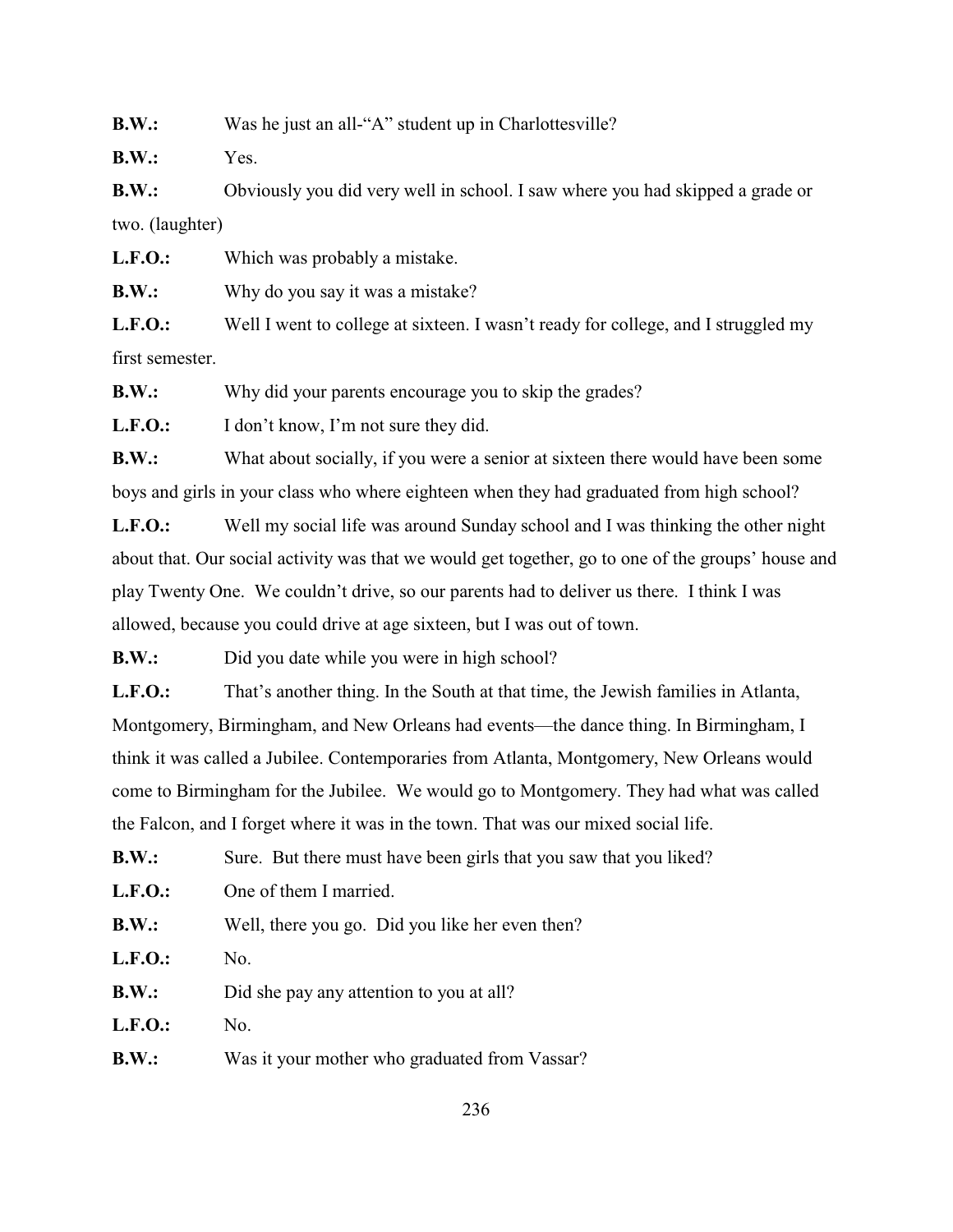L.F.O.: She didn't graduate; she went there for two years.

**B.W.:** For two years, okay, but your mother had been to Vassar. Your father UVA undergrad and to the law school. Was there ever any question you would go to college?

L.F.O.: Oh no, no. I think there was a story certainly in that other interview about how it was assumed that I would go to University of Virginia and go into his law firm.

**B.W.:** Yes.

L.F.O.: Until my mother discovered in my preteens or early teens that at the University of Virginia they drank whiskey.

**B.W.:** Yes. Now, my recollection of Dartmouth, of course I went a little after you, was they drank a little bit of everything up there. If they did in my time, I suspect they may have in your time as well. (laughter)

**L.F.O.:** More than that. (laughter) She just didn't know anything about Dartmouth. (laughter)

**B.W.:** Now you clearly had some interest in Dartmouth; you met Dick Herman, you met Dreyfoos, and was there any other connection with Dartmouth?

**L.F.O.:** I had a friend at camp by the name of Al Eiseman E-I-S-E-M-A-N. We lived in the same bunk and I remember he was very active in Dramatics, and I had some role in that. His father had gone to Dartmouth and he was headed for Dartmouth. I heard about it from him. He was contemporary minded.

**B.W.:** Okay, so, where was he from?

**L.F.O.:** New York City.

**B.W.:** I see, and which camp was this?

**L.F.O.:** The camp in Maine.

**B.W.:** And so at some point you talked it over with your father, and I understand why your mother would prefer Dartmouth over the University of Virginia. What was your father's thought about it?

**L.F.O.:** I don't think he had any problem.

**B.W.:** I had some other questions I wanted to ask you, we'll stop it at 4**:**00 o'clock or anytime you say.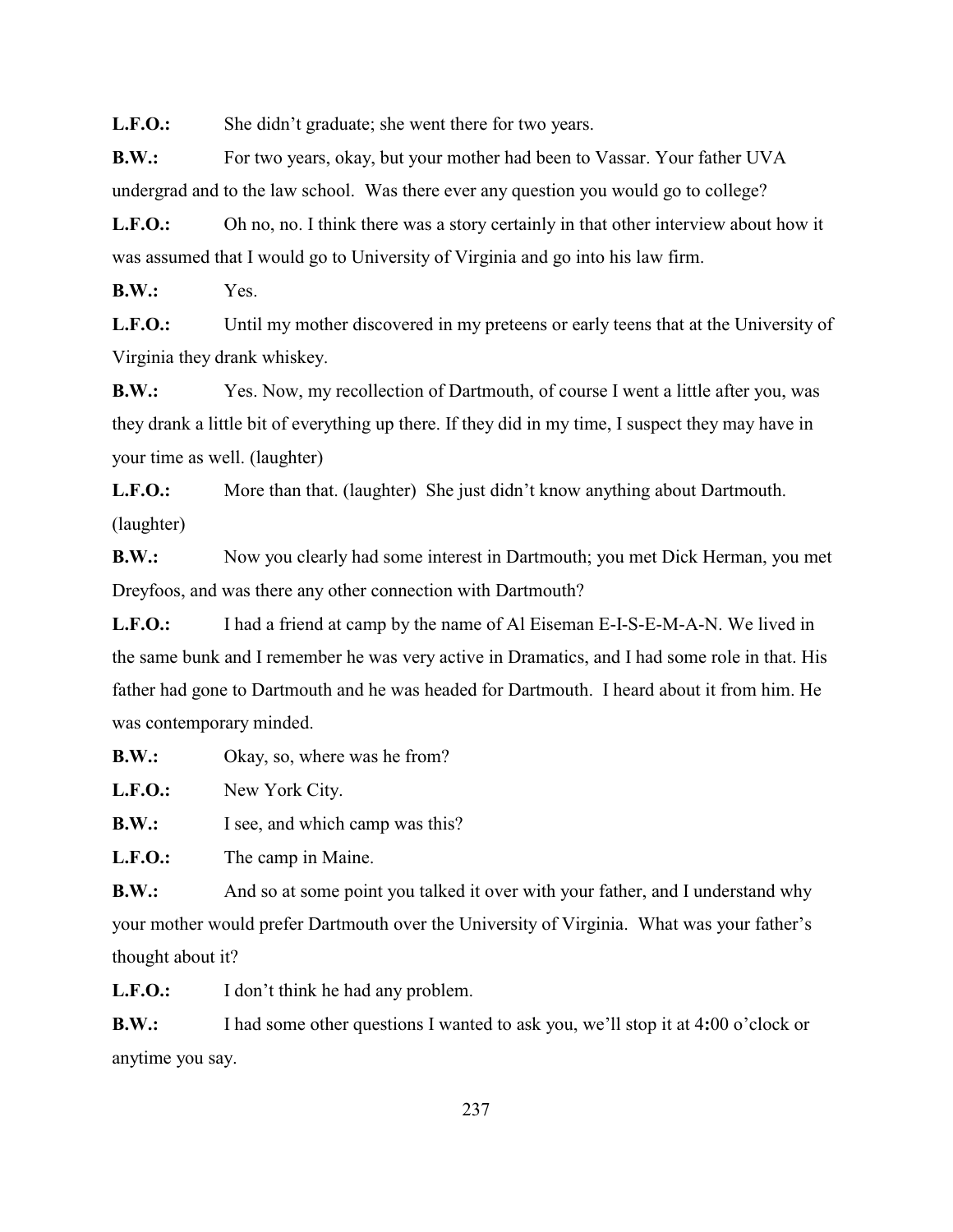**L.F.O.:** 4**:**00 o'clock will be fine. **B.W.:** I think you ran for president of your senior class in high school, is that right? L.F.O.: I may have been president, I'm not sure. **B.W.:** Well you had to have run before you made it. (laughter) **L.F.O.:** Okay. **B.W.:** Was that something you wanted to do? **L.F.O.:** It just happened. **B.W.:** It just happened, okay. Do you recall your opponent or the making of a speech or

anything like that?

**L.F.O.:** I'm not sure there was one.

**B.W.:** You grew up in the Depression, and you would have been 11 years old in 1930. Is there anything, any personality traits, any impact on you, that are a result of growing up around the Depression?

**L.F.O.:** Talking about the Depression?

**B.W.:** Yes.

**L.F.O.:** Absolutely. I have a responsibility for a certain amount of money, and I have an investment advisor. I keep telling him that I am a child of the Depression and I remember when the stock market went down. I remember the Bank Holiday, (unintelligible) as my dad had gotten a fee of \$100 just before the banks were closed. And that was the only money in the neighborhood and they were handing out \$5 to this guy. That was an awful time, and it is burned into my persona.

**B.W.:** I read in the obituary of your father that bankruptcy was one of the areas in which he practiced for many years. He obviously was keenly aware of the financial issues.

L.F.O.: Oh yes. We had the Depression and I can remember listening to Roosevelt and all of them on the radio at night. We were very enthusiastic about him and what was I, 13 years old? In our household, our dinner table was quite animated with discussion about the Depression and the Administration, and Hoover, and Roosevelt.

**B.W.:** Right. I suspect your father held some strong views.

**L.F.O.:** Well yeah, my mother did, too, and she didn't mind expressing them—certainly in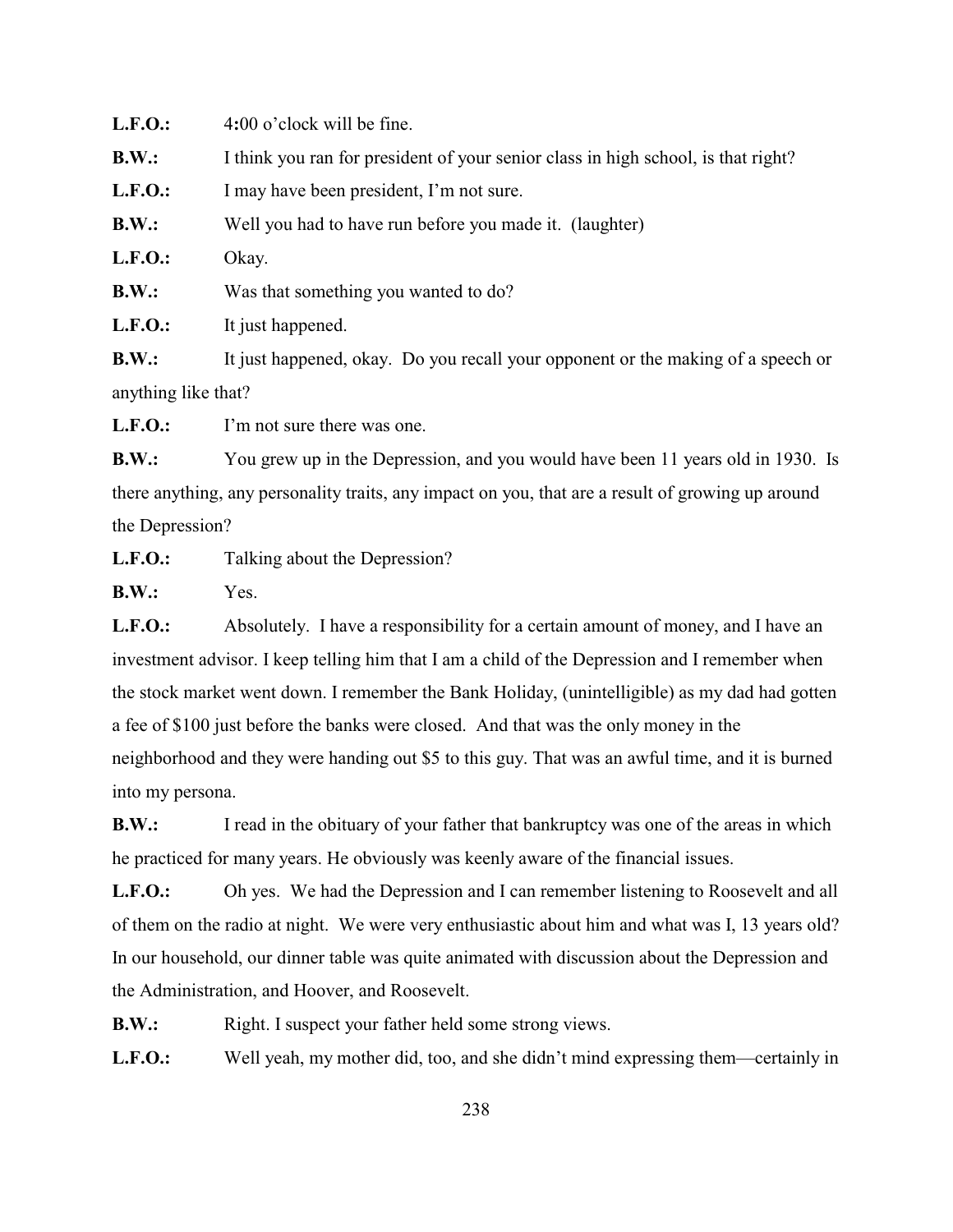the house for sure. She was also well read in current things. There was a group, I don't know whether I referred to this in the earlier dialog or not, but I should have. It was called the Sunday Night Crowd. Did I mention that?

**B.W.:** I don't think you did.

**L.F.O.:** A group of their contemporaries. A very sophisticated, well-educated group of people that started out meeting every Sunday night to discuss books that they read and of course it got into a social thing and then they were really part of our/my extended family. I called the man "Uncle" or the woman "Aunt." They were very cool and very, very sophisticated. At an early time I was welcome at their dinner and conversation, it was really part of my experience.

**B.W.:** Yes, yes, I can remember kind of listening to and sitting on the edge of adult conversations. It's amazing what a person can learn if that opportunity is afforded to you. You mentioned that Sunday Night Crowd as part of a family tradition and you mentioned the Jubilee and the Falcon and other dances that were part of traditions. Were there other family traditions that you recall?

L.F.O.: Not really.

**B.W.:** I read somewhere in here, if I can find it, this book is called *A Century of Jewish Life in Dixie*, and the author is [Mark H.] Elovitz. This is a remake of his dissertation, which is a history of the Jews in Birmingham in 1870.

**L.F.O.:** I wasn't in it?

**B.W.:** No. (laughter) I think there is a mention here, if I can read it, where they talk about Temple Emanuel. Were your parents members of that?

**L.F.O.:** I was confirmed there.

**B.W.:** Yes. And they talked about the Sisterhood of Temple Emanuel.

L.F.O.: Yes, my mother was very active in that. I forgot to mention it.

**B.W.:** It says, "Mrs. A. L. Oberdorfer, the President." I'll just show that to you right there. I don't know if you recognize the names of any of the other ladies.

**L.F.O.:** Oh, yeah, I know all of them. Dr. Morris Newfield was our Rabbi.

**B.W.:** Yes. And later in some of those sections that I have stickers by, there is a discussion of your father. The obituary that appeared in the paper upon his death, as presented,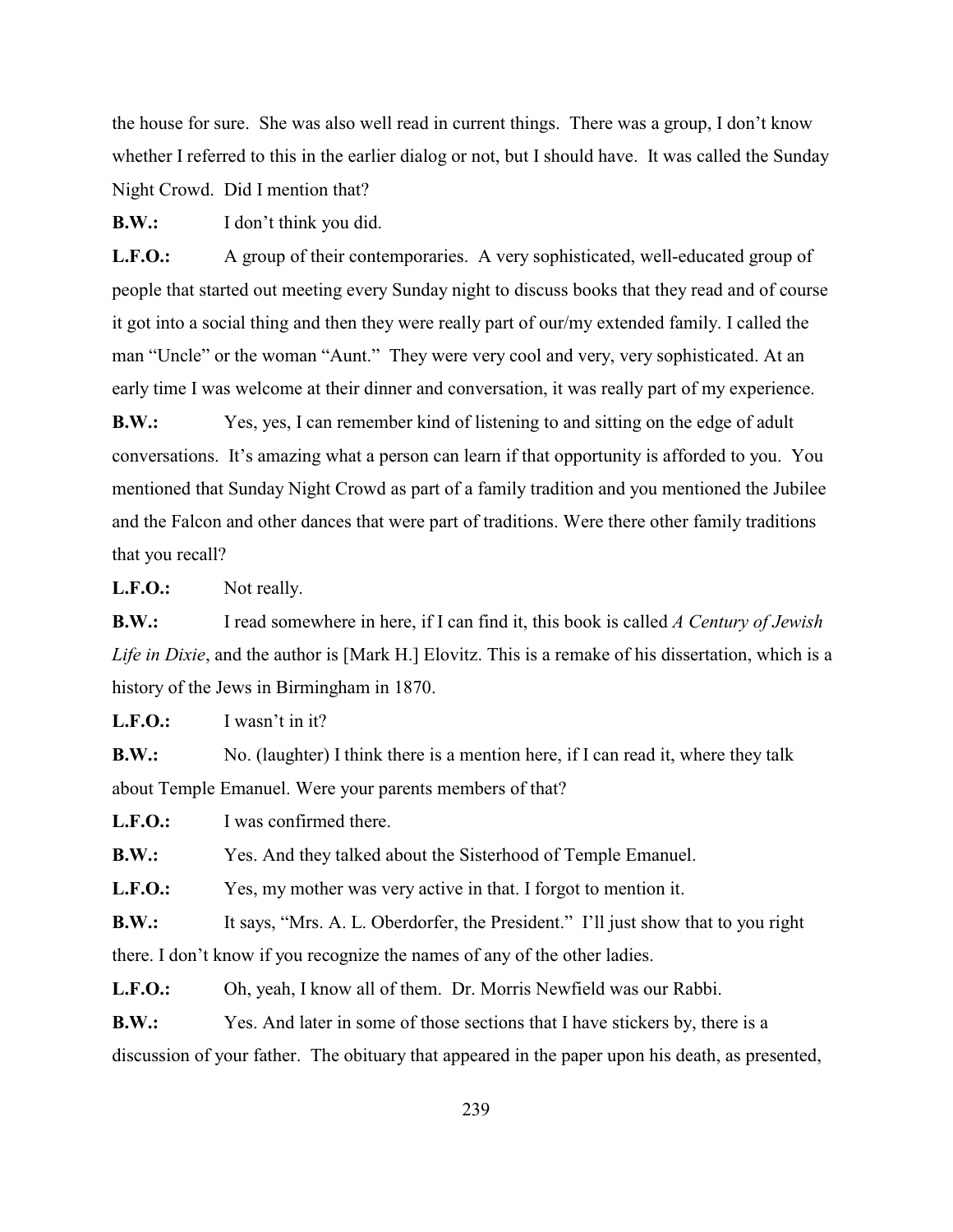and they discuss that there were a couple of other members of the Synagogue, in addition to your father, that are recognized. I think a Mr. Joseph who was a businessman and a Rabbi as well. Did you attend service regularly?

| <b>L.F.O.:</b> | I think in Sunday school we were supposed to be there every Saturday.             |
|----------------|-----------------------------------------------------------------------------------|
| B.W.:          | Yes.                                                                              |
| <b>L.F.O.:</b> | I don't know whether I was or not.                                                |
| B.W.:          | Yes.                                                                              |
| <b>L.F.O.:</b> | He always made a fuss about it.                                                   |
| B.W.:          | Yes. And I think your father was on the board there as well.                      |
| <b>L.F.O.:</b> | Yeah, but very, very passive.                                                     |
| B.W.:          | When you say your father was passive, what do you mean?                           |
| <b>L.F.O.:</b> | He was not, he was a realist, he didn't get as religious.                         |
| B.W.:          | No? And, how did your mother feel about religion?                                 |
| <b>L.F.O.:</b> | About what?                                                                       |
| B.W.:          | About religion. You said your father was a realist.                               |
| <b>L.F.O.:</b> | Well, she was sort of involved, but it was not a big issue or the subject of much |
|                |                                                                                   |

discussion.

**B.W.:** Alright. In another section of this book it talks about the Klan in Birmingham in the 1920s. I'll just read to you this one author's opinion. He said, "By 1927, conscionable Birmingham came to realize they were dangerously close to being swallowed entirely by zealots and bigots. The Chamber of Commerce, the Jaycees, the newspapers and the bar association under the presidency of Leo Oberdorfer in 1928-29 fought the Klan."

**L.F.O.:** You read that to me once.

**B.W.:** Yes, I did, I was just reading it. (laughter) I think it was before we went off the tape. It said, "They achieved their convention against the Klan in the celebrated *Jeff Calloway* case in June 1927, and this plus the advent of the Great Depression served to rupture the decadelong Klan domination of Birmingham." Do you recall talking about the Klan at all with your dad?

L.F.O.: Well, you know my father and Hugo Black were very close personal friends?